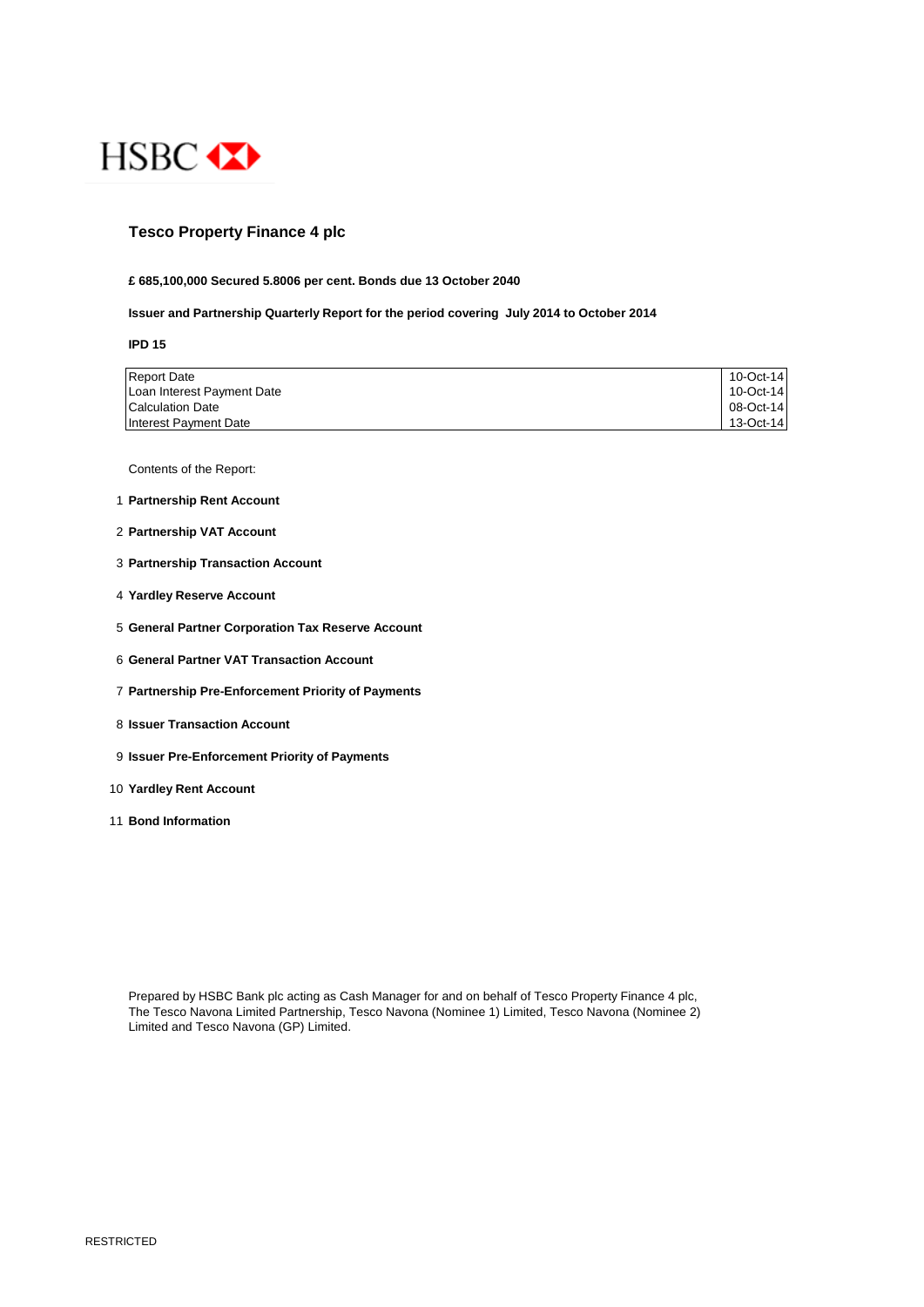#### **1. Partnership Rent Ac**

|             | Opening Balance                    | 5.000.00 Cr         |  |
|-------------|------------------------------------|---------------------|--|
| <b>DATE</b> | ENTRY DETAILS                      | AMOUNT (£)<br>CR/DR |  |
| 09-Feb-11   | Initial Deposit on Closing Date    | 5,000.00 Cr         |  |
| 24-Sep-14   | Rent                               | 8,258,400.11 Cr     |  |
| 10-Oct-14   | To Partnership Transaction Account | 8,258,400.11 Dr     |  |
|             | <b>Closing Balance</b>             | 5,000.00 Cr         |  |
|             |                                    |                     |  |

## **2. Partnership VAT Account 70728703**

I

|             | Opening Balance        | 2,074,483.85 Cr     |
|-------------|------------------------|---------------------|
| <b>DATE</b> | <b>ENTRY DETAILS</b>   | AMOUNT (£)<br>CR/DR |
|             |                        |                     |
| 10-Jul-14   | Savills                | 15,981.09 Dr        |
| 29-Jul-14   | <b>HMRC Payment</b>    | 1,822,624.84 Dr     |
| 05-Aug-14   | Savills                | 2,236.92 Cr         |
| 05-Aug-14   | Savills                | 4,028.99 Cr         |
| 25-Aug-14   | <b>HMRC VAT Repay</b>  | 39,402.26 Cr        |
| 16-Sep-14   | Savills                | 2,065.90 Cr         |
| 16-Sep-14   | Savills                | 4,513.66 Cr         |
| 22-Sep-14   | <b>HMRC VAT Repay</b>  | 13,499.93 Cr        |
| 24-Sep-14   | <b>Tesco Rent</b>      | 1,776,849.69 Cr     |
| 26-Sep-14   | Savills                | 8,000.00 Cr         |
|             |                        |                     |
|             | <b>Closing Balance</b> | 2,086,475.27 Cr     |

#### **Partnership Transaction Account 7072871**

|               | Opening Balance                            | 189.788.75 Cr    |       |
|---------------|--------------------------------------------|------------------|-------|
| DATE          | <b>ENTRY DETAILS</b>                       | AMOUNT (£)       | CR/DR |
|               |                                            |                  |       |
| $06 - Oct-14$ | Credit Interest                            | 534.07 Cr        |       |
| $10-Ort-14$   | Property Pool Manager Fee (April Reserved) | 153.967.05 Dr    |       |
| $10-Ort-14$   | <b>Transfer from Rent</b>                  | 8.258.400.11 Cr  |       |
| $10-Ort-14$   | <b>Trustee Fee</b>                         | 1.500.00 Dr      |       |
| $10-Ort-14$   | Ongoing Fee                                | 18.078.05 Dr     |       |
| $10-Ort-14$   | Expenses                                   | 40.255.20 Dr     |       |
| 10-Oct-14     | Partnership Swap payment                   | 1.319.140.70 Cr  |       |
| $10-Ort-14$   | Partnership Debt                           | 10,277,163.88 Dr |       |
| $10-Ort-14$   | <b>Yardley Rent Account</b>                | 730.075.68 Cr    |       |
|               | Closing Balance                            | 6,975.13 Cr      |       |

# **4. Yardley Reserve Account 70729192**

|                    | Opening Balance        | 261,336.66 Cr       |  |
|--------------------|------------------------|---------------------|--|
| <b>DATE</b>        | <b>ENTRY DETAILS</b>   | AMOUNT (£)<br>CR/DR |  |
| 07-Oct-14 Interest |                        | 98.81 Cr            |  |
|                    | <b>Closing Balance</b> | 261,435.47 Cr       |  |
|                    |                        |                     |  |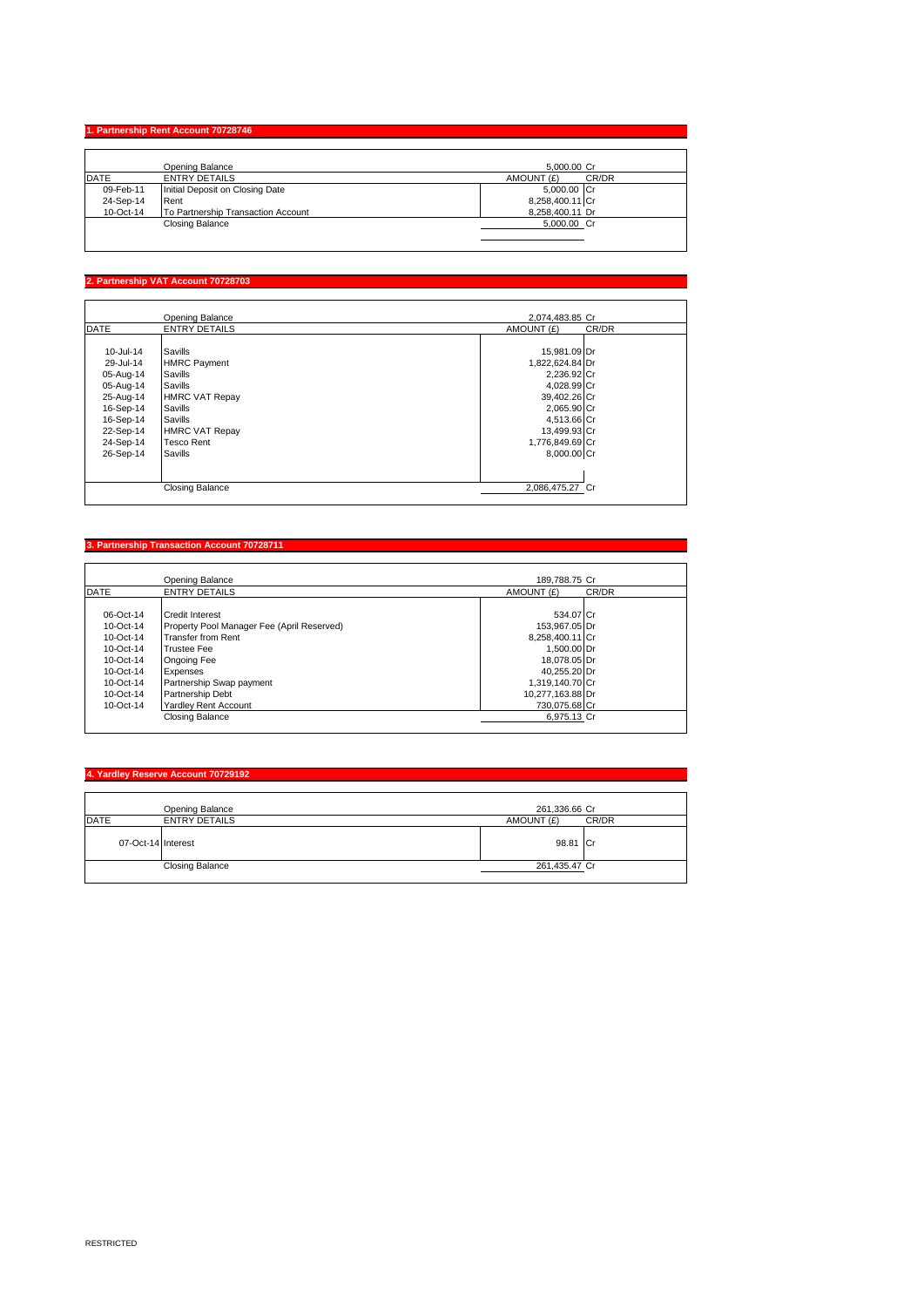| 5. General Partner Corporation Tax Reserve Account 70728770 |                                         |                             |       |
|-------------------------------------------------------------|-----------------------------------------|-----------------------------|-------|
| DATE                                                        | Opening Balance<br><b>ENTRY DETAILS</b> | 309,155.70 Cr<br>AMOUNT (£) | CR/DR |
| 07-Oct-14 Interest                                          |                                         | 116.89 Cr                   |       |
|                                                             | <b>Closing Balance</b>                  | 309,272.59 Cr               |       |

#### **6. General Partner VAT Transaction Account 70728762**

|             | Opening Balance        | 0.00 Cr    |       |
|-------------|------------------------|------------|-------|
| <b>DATE</b> | <b>ENTRY DETAILS</b>   | AMOUNT (£) | CR/DR |
|             |                        |            |       |
|             |                        |            |       |
|             |                        |            |       |
|             | <b>Closing Balance</b> | $0.00$ Cr  |       |
|             |                        |            |       |

**Expense Reserve Ledger - Max GBP 500,000.00**

Date<br>10-Oct-14 6,975.13 Cr

 $\overline{\phantom{0}}$ 

|                                                     | Balance | 6.975.13 |  |
|-----------------------------------------------------|---------|----------|--|
|                                                     |         |          |  |
|                                                     |         |          |  |
| 7. Partnership Pre-Enforcement Priority of Payments |         |          |  |

|           |                                                                                                                   | <b>Funds Paid Out of</b>   | <b>Funds Received into</b> |
|-----------|-------------------------------------------------------------------------------------------------------------------|----------------------------|----------------------------|
| Date      |                                                                                                                   | account(E)                 | account (£)                |
| 10-Oct-14 |                                                                                                                   |                            |                            |
|           | Partnership Available Funds                                                                                       |                            |                            |
|           |                                                                                                                   |                            |                            |
|           | a Rental Income                                                                                                   |                            | 8,258,400.11               |
|           | b Funds from Yardley Accounts                                                                                     |                            | 730,075.68                 |
|           | c Funds from Issuer under Partnership Swaps                                                                       |                            | 9,865,330.63               |
|           | d From Partnership VAT Account                                                                                    |                            |                            |
|           | e From Partnership Disposal Proceeds Account                                                                      |                            |                            |
|           | f From Partnership Insurance Proceeds Account<br>g Interest received by the Partnership Accounts and Rent Account |                            | 534.07                     |
|           | h Eligible Investment Earnings by Partnership                                                                     |                            |                            |
|           | i Advance under Committed Subordinated Loan Agreement                                                             |                            |                            |
|           | Advance from Drawdown of Yardley Reserve Loan                                                                     |                            |                            |
|           | k Net proceeds of a CPO Disposal or a Mortgage Property                                                           |                            |                            |
|           | I From 3rd anniversay of Closing, funds from Yardley Reserve Loan Ledger                                          |                            |                            |
|           | m Net proceeds of a disposal of a Mortgage Property                                                               |                            |                            |
|           | n Any other sums standing to the credit of the Partnership Transaction Ac                                         |                            | 189,788.75                 |
|           |                                                                                                                   |                            |                            |
|           | Partnership Pre-Enforcement Priority of Payments                                                                  |                            |                            |
|           |                                                                                                                   |                            |                            |
|           | a Partnership Security Trustee Fees                                                                               | 1,500.00                   |                            |
|           | b Issuer Security Trustee Fee, Bond Trustee, operating expenses of the Issuer                                     | 12,328.05                  |                            |
|           | (Ongoing Partnership Facility Fee)                                                                                |                            |                            |
|           | c Partnership Operating Expenses excluding GP UK Tax                                                              |                            |                            |
|           | d Partnership Operator Fee                                                                                        | 24,240.00                  |                            |
|           | d Property Advisor Fee (Annual 30K)                                                                               |                            |                            |
|           | d Nominees Corporate Services Provider Fee                                                                        | 4,500.00                   |                            |
|           | d Nominees Holdco Corporate Services Provider Fee                                                                 | 7,015.20                   |                            |
|           | d PL Propco Corporate Services Provider Fees                                                                      | 4,500.00                   |                            |
|           | d Nominees Side Letter payments                                                                                   |                            |                            |
|           | d Nominees Holdco Side Letter payments                                                                            |                            |                            |
|           | d Account Bank Fee                                                                                                |                            |                            |
|           | d Cash Manager Fee                                                                                                |                            |                            |
|           | d Yardley Cash Manager Fee                                                                                        |                            |                            |
|           |                                                                                                                   |                            |                            |
|           | d Issuer Account Bank, PPA CM, CSP Fee (Ongoing Partnership Facility Fee)                                         | 5,000.00                   |                            |
|           | d Headlease payment                                                                                               |                            |                            |
|           | e Partnership Expenses Ledger payment (max £6,250 indexed annually)                                               | 6,975.13                   |                            |
|           | f Partnership Debt Interest                                                                                       | 9,841,127.88               |                            |
|           | f Partnership Swap payment<br>g Partnership Debt Principal                                                        | 8,546,189.93<br>436,036.00 |                            |
|           |                                                                                                                   |                            |                            |
|           | Issuer Partnership Swap Termination Amount (Ongoing Partnership Facility<br>h Fee)                                | 750.00                     |                            |
|           | Property Pool Manager Fee (reserved)                                                                              | 153,967.05                 |                            |
| j         | Partnership Swap Termination Amount                                                                               |                            |                            |
|           | k Partnership Expenses Ledger payment                                                                             | 0.00                       |                            |
|           | Alteration Adjustment Rent                                                                                        | $-0.00$                    |                            |
|           | m Substitution Adjustment Rent                                                                                    |                            |                            |
|           | n Credited to Subordinated Loan Reserve Ledger                                                                    |                            |                            |
|           | o Payments to the Subordinated Loan Facility Provider                                                             |                            |                            |
|           | p Partnership Distribution Account                                                                                | 0.00                       |                            |
|           |                                                                                                                   |                            |                            |
|           | <b>Totals</b>                                                                                                     | 19,044,129.24              | 19,044,129.24              |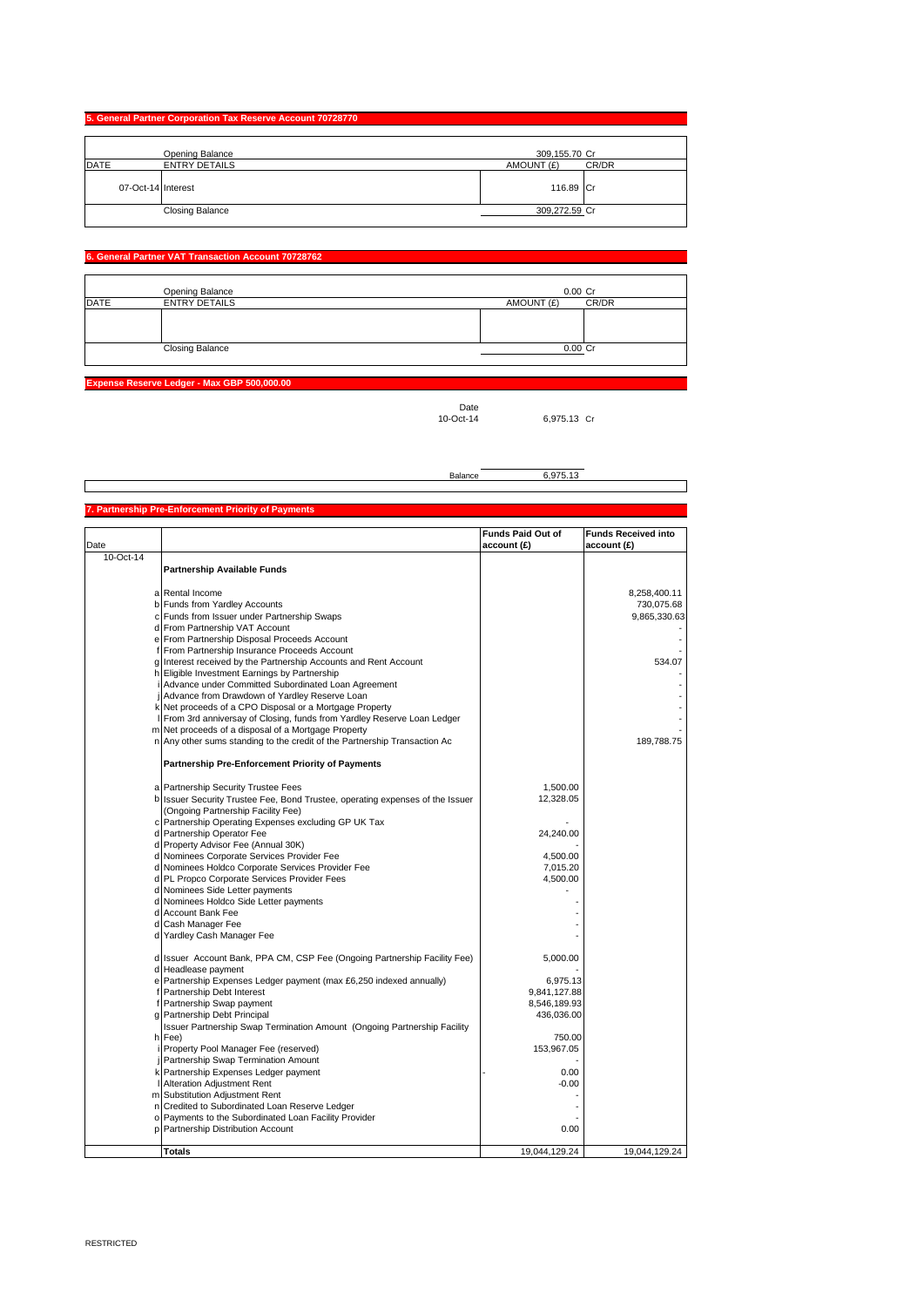|             | Opening Balance        | 22.848.33 Cr     |       |
|-------------|------------------------|------------------|-------|
| <b>DATE</b> | <b>ENTRY DETAILS</b>   | AMOUNT (£)       | CR/DR |
| 01-Aug-14   | Interest               | 172.57 Cr        |       |
| 01-Sep-14   | Interest               | 2.93 Cr          |       |
| 01-Oct-14   | Interest               | 2.84 Cr          |       |
| 13-Oct-14   | <b>Swaps Receipts</b>  | 18,411,520.56 Cr |       |
| 13-Oct-14   | Swap Pays              | 18,411,520.56 Dr |       |
| 13-Oct-14   | Partnership Debt       | 10,294,491.93 Cr |       |
| 13-Oct-14   | Expenses               | 17,328.05 Dr     |       |
| 13-Oct-14   | <b>Notes</b>           | 10,277,163.89 Dr |       |
| 13-Oct-14   | <b>Issuer Profit</b>   | 750.00 Cr        |       |
|             |                        |                  |       |
|             |                        |                  |       |
|             |                        |                  |       |
|             |                        |                  |       |
|             |                        |                  |       |
|             | <b>Closing Balance</b> | 23,776.66        |       |

### **9. Issuer Pre-Enforcement Priority of Payments**

| Date      |                                                                                                                  | <b>Funds Paid Out of</b><br>account (£) | <b>Funds Received into</b><br>account (£) |
|-----------|------------------------------------------------------------------------------------------------------------------|-----------------------------------------|-------------------------------------------|
| 13-Oct-14 |                                                                                                                  |                                         |                                           |
|           | <b>Issuer Available Funds</b>                                                                                    |                                         |                                           |
|           | a Funds due to Issuer under Partnership Swap Agreement<br>b Amounts due to Issuer in respect of Partnership Loan |                                         | 8,546,189.93<br>10,295,241.93             |
|           | c Any amount due to Issuer under Issuer Swap Agreement                                                           |                                         | 9,865,330.63                              |
|           | d Interest Received by Issuer on Transaction Account                                                             |                                         | 178.34                                    |
|           | e Eigible Investment Earnings                                                                                    |                                         | 0.00                                      |
|           | <b>Issuer Pre-Enforcement Priority of Payments</b>                                                               |                                         |                                           |
|           | a Bond Trustee Fee                                                                                               | 1.200.00                                |                                           |
|           | a Issuer Security Trustee Fee                                                                                    | 1,500.00                                |                                           |
|           | b Issuer Operating Expenses                                                                                      | 9.628.05                                |                                           |
|           | c Issuer/Issuer Holdco Corporate Services Provider Fee                                                           | 0.00                                    |                                           |
|           | c Paying Agent Fee<br>c Account Bank Fee                                                                         | 500.00                                  |                                           |
|           | c Cash Manager Fee                                                                                               | 750.00<br>3.750.00                      |                                           |
|           | d Bond Interest                                                                                                  | 9,841,127.89                            |                                           |
|           | d Bond Principal                                                                                                 | 436,036.00                              |                                           |
|           | d Issuer Swap Provider                                                                                           | 8,546,189.93                            |                                           |
|           | d Partnership Swap payment                                                                                       | 9,865,330.63                            |                                           |
|           | e Issuer Profit                                                                                                  | 750.00                                  |                                           |
|           | f Swap Subordinated Amounts                                                                                      |                                         |                                           |
|           | g Issuer Partnership Swap Termination Amount                                                                     |                                         |                                           |
|           | h Issuer Transaction Account                                                                                     | 178.33                                  |                                           |
|           | <b>Totals</b>                                                                                                    | 28,706,940.83                           | 28.706.940.83                             |

|             | 10. Yardley Rent Account 70729168 |                     |  |
|-------------|-----------------------------------|---------------------|--|
|             |                                   |                     |  |
|             | Opening Balance                   | 57.317.78 Cr        |  |
| <b>DATE</b> | <b>ENTRY DETAILS</b>              | AMOUNT (£)<br>CR/DR |  |
|             |                                   |                     |  |
| 05-Aug-14   | Savills Payment                   | 11,184.62 Cr        |  |
| 05-Aug-14   | Savills Payment                   | 20,144.98 Cr        |  |
| 16-Sep-14   | Savills Payment                   | 10,329.50 Cr        |  |
| 16-Sep-14   | Savills Payment                   | 22,568.30 Cr        |  |
| 24-Sep-14   | <b>Tesco Stores</b>               | 625,848.28 Cr       |  |
| 26-Sep-14   | Savills Payment                   | 40,000.00 Cr        |  |
| 10-Oct-14   | Yardley Rent                      | 730.075.68 Dr       |  |
|             |                                   |                     |  |
|             | <b>Closing Balance</b>            | 57,317.78 Cr        |  |